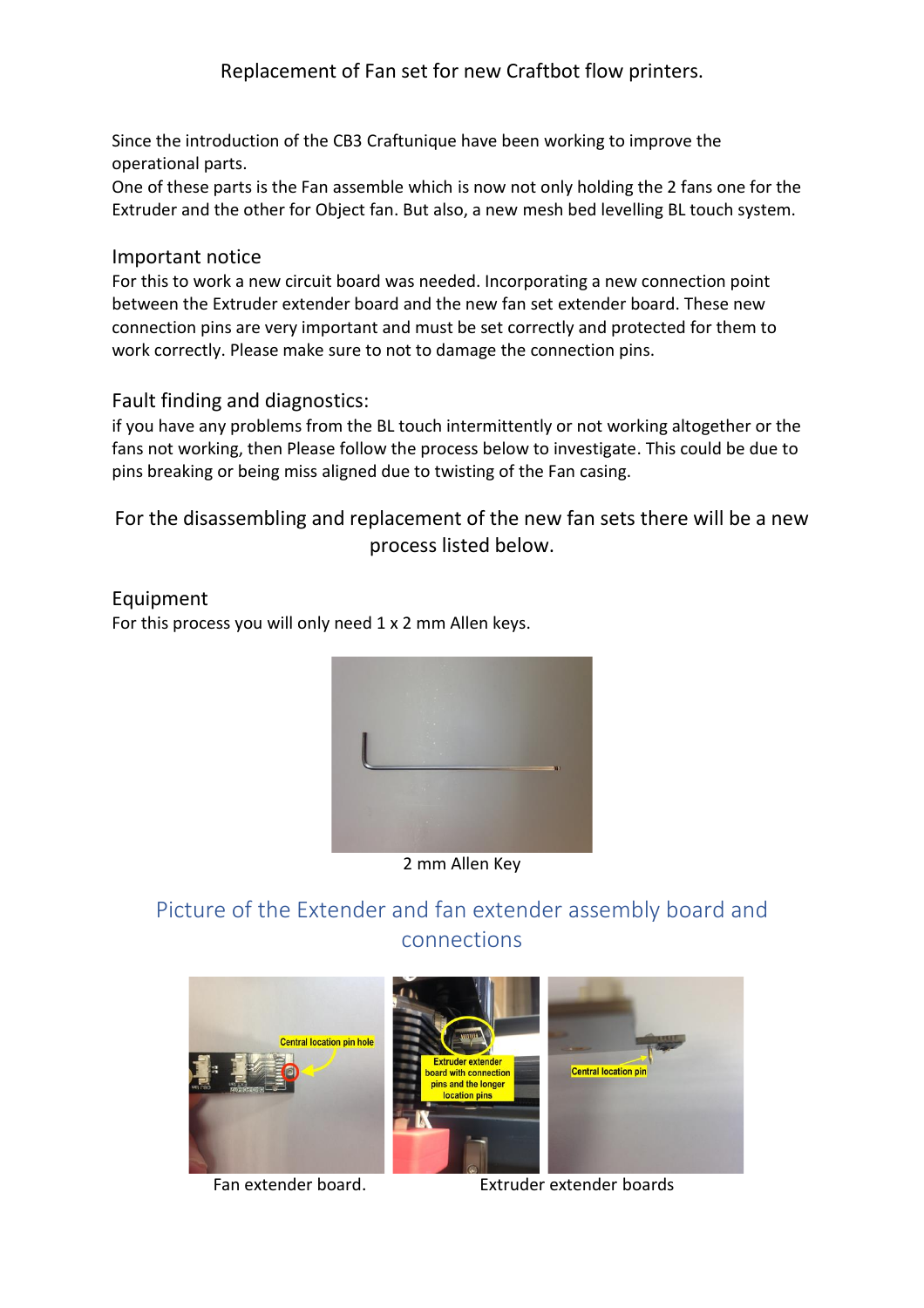

Overhead view of Fan Assembly with fan extender board

1. On the right side remove the front Allen screw with the 2 mm Allen key. On the left remove the Rear Allen screw. This is to keep the fan assembly level.



Extruder Fan assembly removal 1 and 2

2. loosen the remaining 2 screws so you can move them by hand, "but do not take them out. (note) Due to the delicate pins of the extender board you will need to control the movement of the Fan assemble to disconnect both the Extender board correctly. Now place the 2 mm Allen key into the front bolt hole on the right.



Fan assembly removal 3

- 3. With one hand, hold the fan assembly steady as you remove the last of the bolts. (1) 1st, left front first.
	- (2) 2nd, Then the Right rear as this in the closest to the connection of both boards.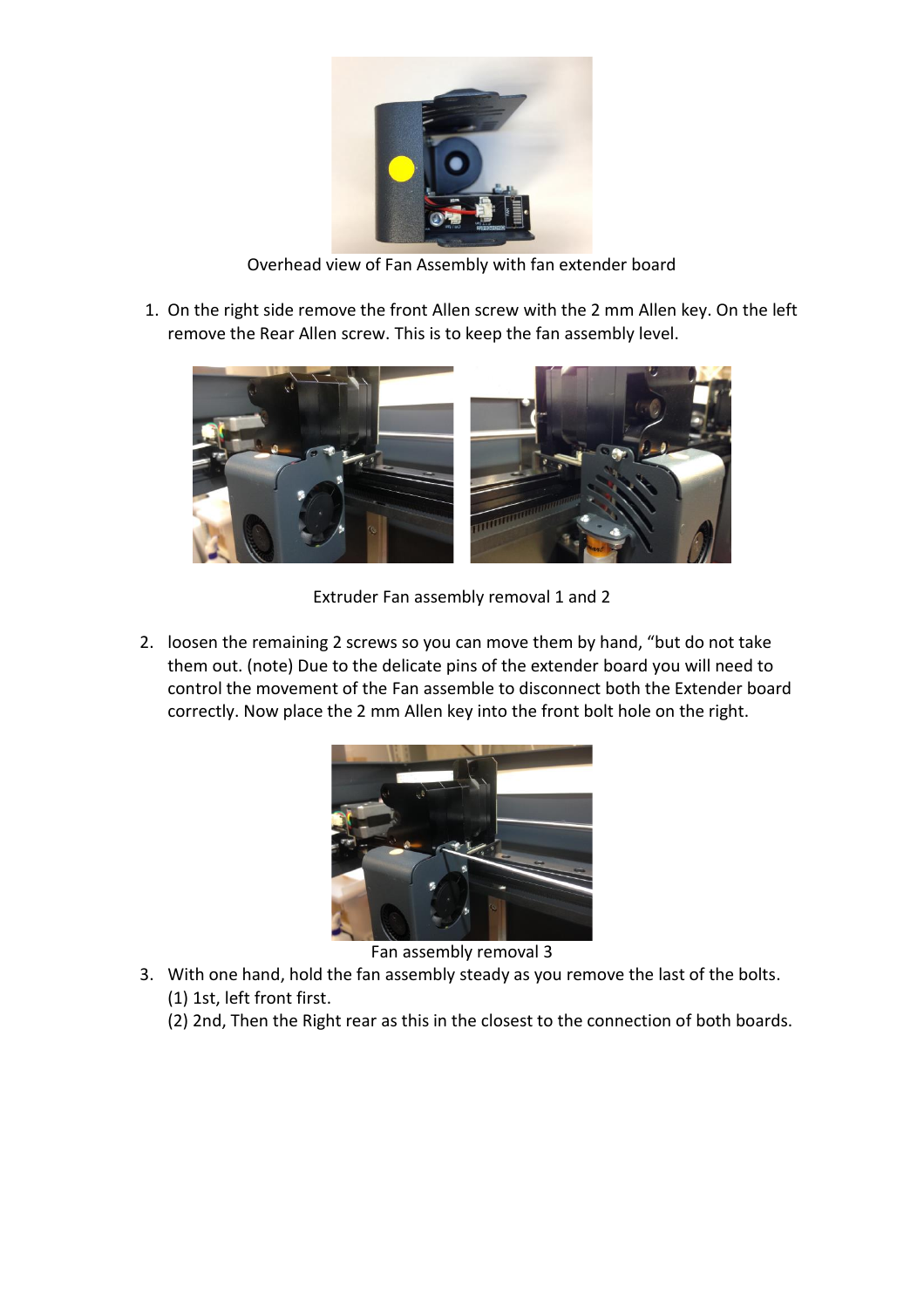

Fan assembly removal 4

4. Lower the fan set about one Centimetre and then move it forward away from the Extruder.

### Relocation of the Fan assembly to the extruder assembly

1. Place the fan as you see it in the previous picture, do this carefully by moving the fan Assembly over the extruder first below the required height around about 1 centimetre. Gently lift the fan assembly to connect to the 2 boards together but first locate the central pin from the Extender board into the hole of the Fan extender board below it.



When you have located the central hole align the side bolt holes of the Extruder with the fan casing holes and place an Allen key into the front bolt hole on the right side again to keep it steady.